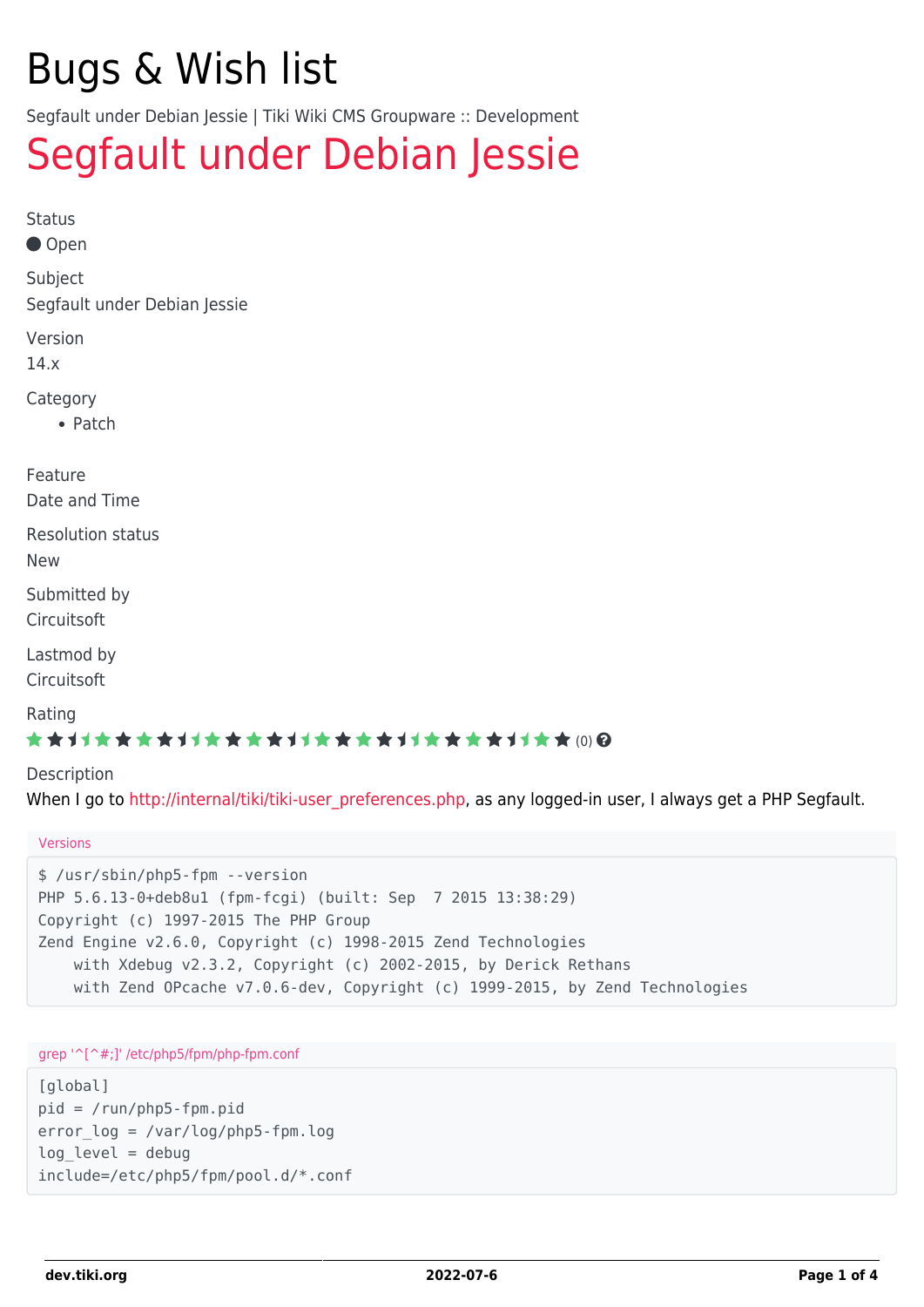```
grep '^[^#;]' /etc/php5/fpm/pool.d/*.conf
[www]
user = www-data
group = www-data
listen = /var/run/php5-fpm.sock
listen.owner = www-data
listen.qroup = www-datapm = ondemand
pm.max_children = 12
chdir = //etc/nginx/sites-enabled/default
server {
...
        client max body size 16M;
         root /var/www/html;
        index index.php index.html index.htm index.nginx-debian.html;
        location \sim \backslash.php$ {
                  # fastcgi-php.conf has not been changed from debian jessie default
                  include snippets/fastcgi-php.conf;
                 fastcgi pass unix:/var/run/php5-fpm.sock;
         }
...
}
```
When this segfault happens, I get a core dump of ~8GB, every time. I tried adding Xdebug, and got a trace that I am willing to share with anyone who wants to look. (148k gz, 97k xz, 3.2M uncompressed)

Importance 7 Priority 35 Demonstrate Bug (Tiki 19+) Please demonstrate your bug on show2.tikiwiki.org Version: trunk ▼ [Create show2.tikiwiki.org instance](#page--1-0) Ticket ID 5720 Created Monday 28 September, 2015 19:44:05 GMT-0000 by Circuitsoft LastModif Friday 30 October, 2015 00:34:11 GMT-0000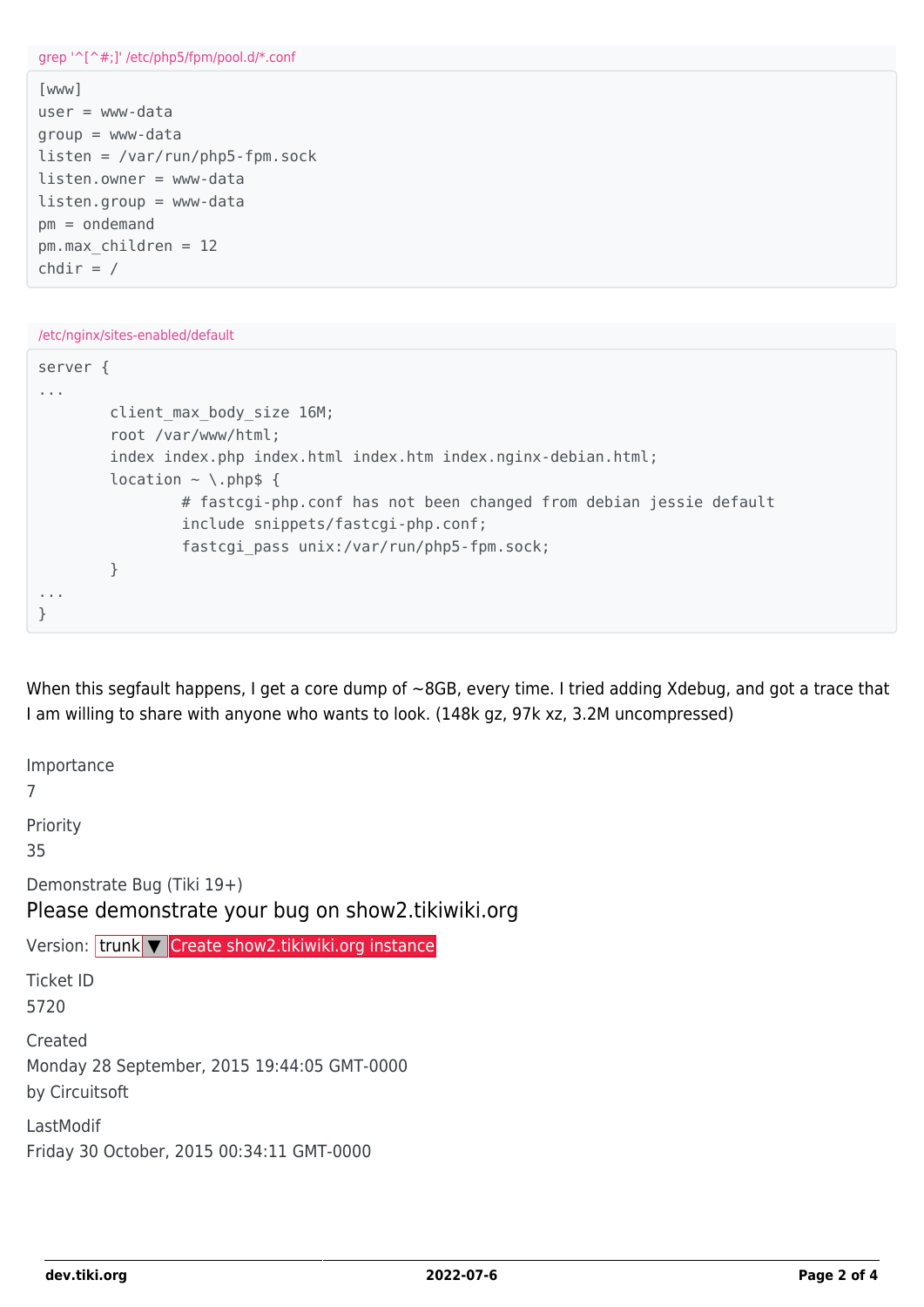# Comments



## [Circuitsoft](https://dev.tiki.org/user11774) 28 Sep 15 19:50 GMT-0000

Problem does not happen on show.tiki.org. I suspect there is some kind of issue with phpfpm, but the php guys said that tiki devs would have a better chance tracking down the segfault.



## [Circuitsoft](https://dev.tiki.org/user11774) 30 Oct 15 00:31 GMT-0000

It seems that debian Jessie includes a leap-seconds. List file in /usr/share/zoneinfo, and php has trouble parsing that on some machines.

```
Fix for my crash
diff --git a/lib/tikidate.php b/lib/tikidate.php
index c6eef36..c417475 100644
--- a/lib/tikidate.php
+++ b/lib/tikidate.php
@@ -90,6 +90,7 @@ class TikiDate
                 'Japan',
                 'Kwajalein',
                 'Libya',
+ 'leap-seconds.list',
                'localtime', // because PHP Fatal error was observed in
Apache2 logfile
                                 // not mentioned here:
https://bugs.php.net/bug.php?id=66985
                 'MST7MDT',
```


### [Xavier de Pedro](https://dev.tiki.org/user9794) 30 Oct 15 11:33 GMT-0000

Hi Circuitsoft, can you please commit yourself your own fix to the codebase?

See <https://dev.tiki.org/Commit> to learn how to request commit access, where to commit, etc.

Thanks for finding a fix for this issue, and for commiting it to the codebase! (welcome in short on board to the community of developers with access to touch the codebase! :-)